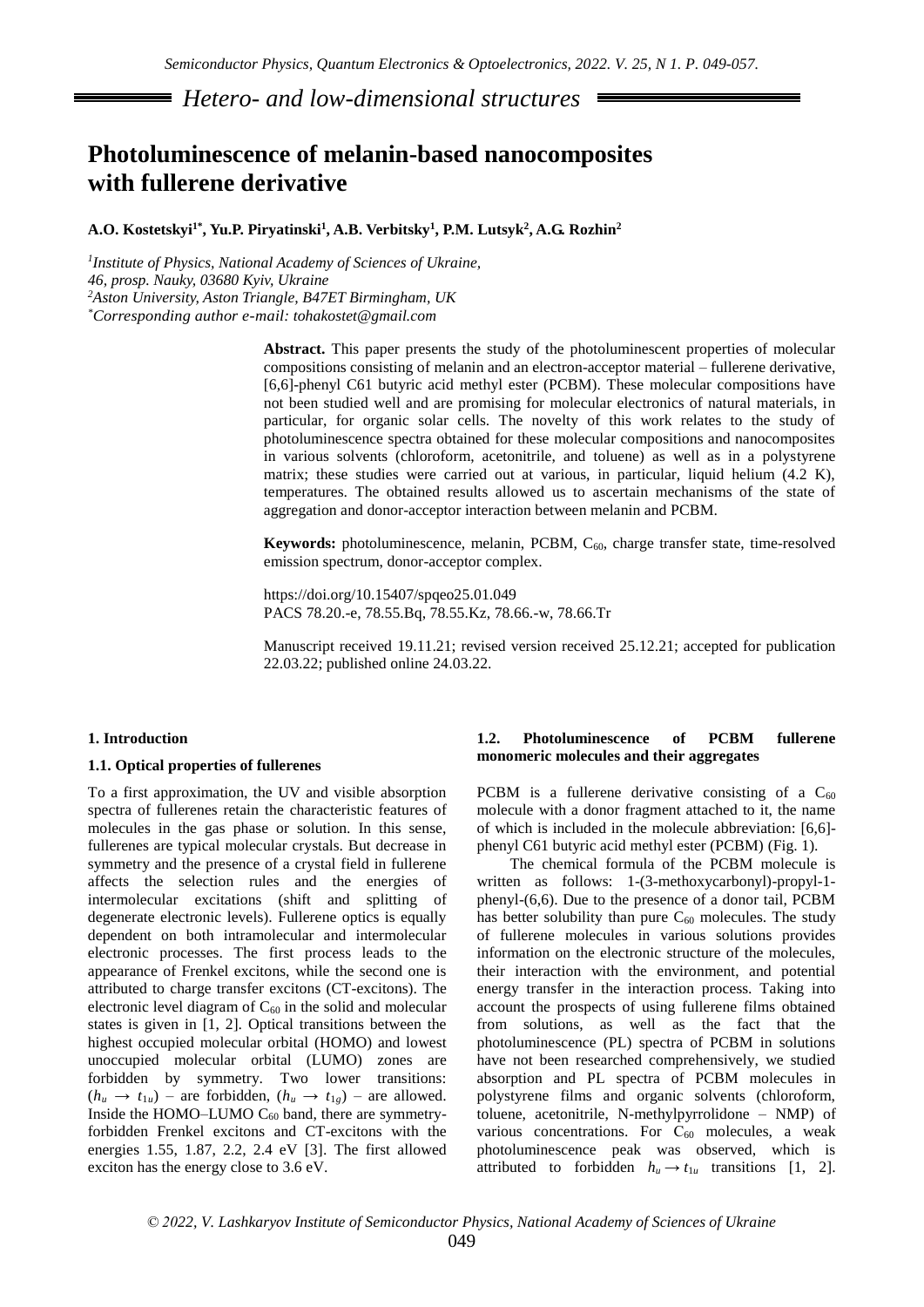

**Fig. 1.** PCBM molecular structure.

As mentioned above, these transitions turn out to be partially allowed due to the symmetry breaking of the vibrational mode or structural order [2, 4–6]. This peak is stronger in solutions with PCBM. This phenomenon can be explained by the fact that  $C_{60}$  molecule transforms into a dipole by the donor polymer fragment. And for molecules with a dipole moment, there is no strictly defined symmetry, *i.e*., the ground state is neither symmetric nor antisymmetric [4–6]. In other words, we can say that the  $h_u$  state goes into the  $h_{u,g}$  state. Of course, now the transition is partially allowed, and we can observe it experimentally.

## **2. Experimental**

We studied acetonitrile solutions of natural melanin of plant origin obtained by an extraction [7–10]. PCBM molecules (Sigma-Aldrich) in polystyrene films and organic solvents (chloroform, toluene, acetonitrile, Nmethylpyrrolidone – NMP) were studied at various concentrations  $10^{-3}$ ,  $10^{-4}$ , and  $5 \cdot 10^{-5}$  wt.% (mass of solute *vs* the total mass of solution). Mixtures of PCBM with melanin in equal mass proportions  $(1:1; 10^{-3}, 5 \cdot 10^{-4},$ and  $5.10^{-5}$  wt.%) in acetonitrile were studied for fresh mixtures and aged for 24 hours ones, where melanin-РСВМ precipitate has formed. The spectral features of the precipitated material have been studied as well. PCBM films on a silica substrate obtained from a toluene solution of PCBM have been studied for comparative analysis. To remove residual toluene, the as-deposited PCBM films were heated to the temperature 200 °C, resulting in the solvation shell of toluene being removed from the fullerene fragments.

PL spectra were studied within the range 650- 850 nm at the temperatures 296, 77 and 4.2 K. PL excitation spectra were measured with a Hitachi MPF-4 spectrophotometer. Steady-state and time-resolved PL spectra were recorded with an SPM-2 monochromator equipped with a photoelectric attachment. The spectral slit width was 0.2*-*0.4 nm. PL was excited using a 337.1 nm pulsed nitrogen laser with the pulse repetition rate 100 Hz, pulse duration 10 ns, and pulse power close to 5 kW [11]. To record the kinetics and time-resolved PL spectra, we used a stroboscopic system with a "time window" of 0.1 ns [11]. The system allowed recording the PL spectra with different nanosecond time delays *t<sup>s</sup>* relatively to the laser pulse. PL was also excited using

the pulsed nitrogen laser at the excitation wavelength  $(\lambda_{ex})$  337.1 nm. Besides, PL spectra and kinetics of PL were recorded using the LifeSpec II spectrofluorometer with the wavelengths  $\lambda_{ex} = 255$ , 385, 405 nm.

#### **3. Results and discussion**

## **3.1. Absorption and photoluminescence of PCBM in polystyrene**

Fig. 2 shows the absorption spectra of PCBM in polystyrene (curve *1*) at 4.2 K. The concentration of PCBM in polystyrene for these measurements was  $C = 10^{-4}$  wt.%. In the absorption spectrum of a film prepared from the solid solution of PCBM in polystyrene at 4.2 K, the molecular absorption band of PCBM with the maximum at 695 nm can be distinguished. At the temperature rising from 4.2 up to 296 K, the absorption curve broadens and the band features become less evident. In the absorption spectra of  $C_{60}$ , the pronounced band structure is absent, which can be associated with the symmetry-forbidden transition  $h_u \rightarrow t_u$  [1]. In the PL spectra, this transition is allowed due to the odd vibrational mode [2–6]. For PCBM, the presence of a donor fragment transforms the molecule into a dipole. For polar molecules, the ground state has no strictly defined symmetry. We can say that the ground state has a mixed (symmetric and antisymmetric) symmetry *hu,g*. For this reason, the transition to the lowest excited state  $h_{u,g} \rightarrow t_u$  becomes partially allowed and can be observed in the absorption spectra.

PL of PCBM in polystyrene was studied for the concentrations  $C = 10^{-5}$  (Fig. 2) and  $10^{-4}$  wt.% (Fig. 3) at 296 and 4.2 K. For low concentrations (Fig. 2), in the PL spectrum of PCBM at 296 K (curve *3*), a band with a maximum at 705 nm is attributed to monomeric radiation from the  $t<sub>u</sub>$  state. Due to the temperature decrease down to 4.2 K, this band narrows (Fig. 2, curve *2*), but its position doesn't change.

An increase in PCBM concentration in a polystyrene solution to 10*–*<sup>4</sup> wt.% (Fig. 3) leads to noncomventional behavior of the PL spectra, when the temperature changes. At the temperature 296 K, the position



**Fig. 2.** Spectra of absorption (*1*) and PL (*2*, *3*) for PCBM solid solutions in polystyrene at 4.2 (*1*, *2*) and 296 (*3*) K;  $\lambda_{\text{ex}} = 337.1 \text{ nm}$ ;  $C = 10^{-4}$  (*I*) and  $10^{-5}$  (*2*, *3*) wt.%.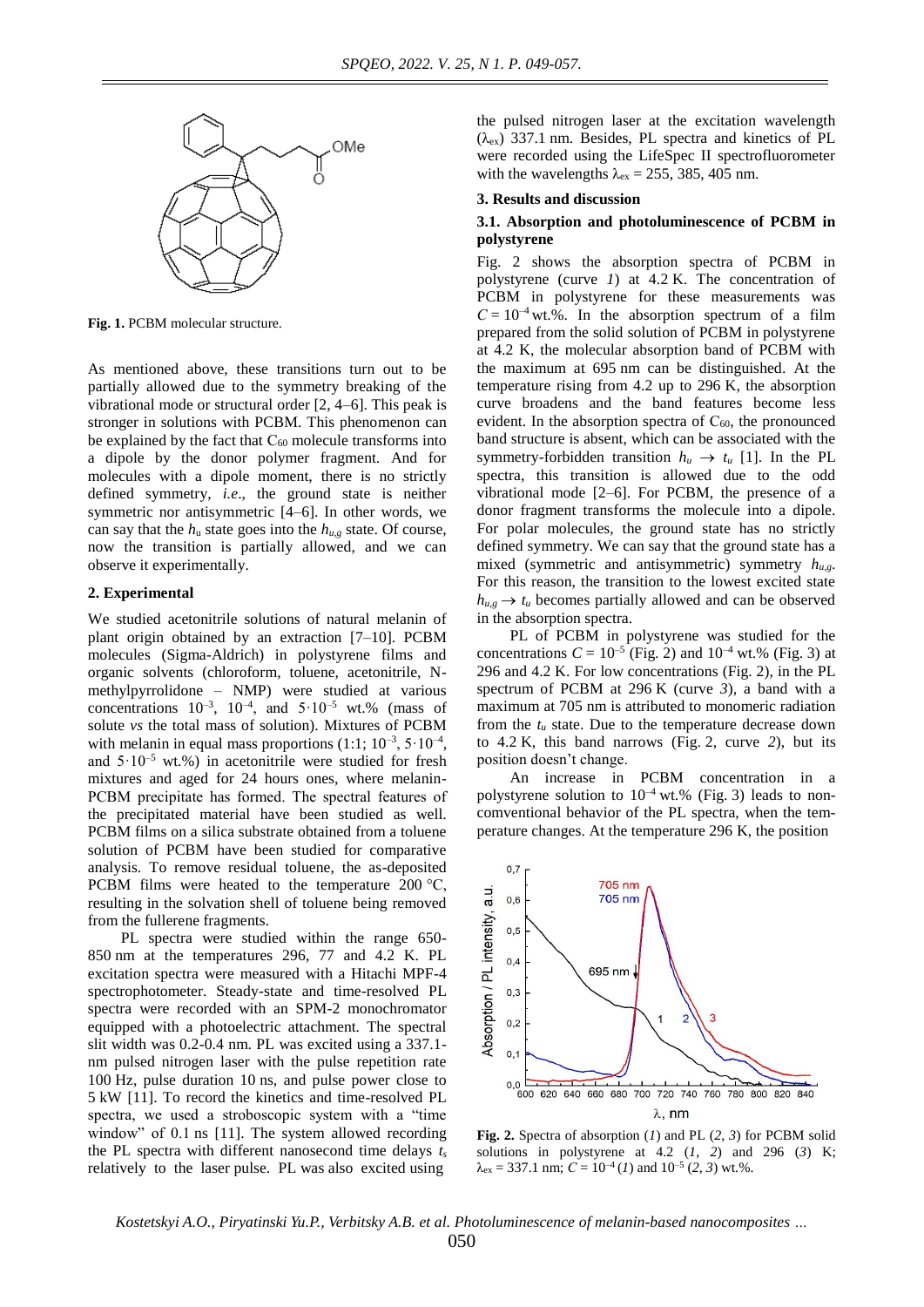

**Fig. 3.** PL spectra for PCBM solid solutions in polystyrene at 296 (*I*) and 4.2 (2) K;  $\lambda_{ex} = 337.1$  nm;  $C = 10^{-4}$  wt.%.

of the PL band maximum (Fig. 3, curve *1*) is observed at 712 nm, and with the temperature decrease to 4.2 K (Fig. 3, curve *2*), the maximum shifts to 706 nm. It can be assumed that the fullerene molecules in the film are arranged irregularly, and some of them are in pre-dimeric states. It leads to the observation of excimer radiation at high temperatures. Lowering the temperature down to 4.2 K leads to dimensional limitations, and formation of excimers practically does not occur. In the PL spectra at low temperatures, monomeric radiation is mainly observed. Excimers have features of optical absorption corresponding to monomers, but observed in the fluorescence spectra are broad structureless bands characteristic for the complexes, such as physical dimers. These are dimers that only exist in an excited state. The ground state of such a pair is unstable.

## **3.2. Photoluminescence of PCBM solution in chloroform**

Fig. 4 shows the PL spectra for PCBM solutions in chloroform. These studies were carried out for the concentrations  $C = 10^{-5} (1, 3)$  and  $10^{-3} (2, 4)$  wt.% at 296  $(1, 2)$  and 77  $(3, 4)$  K. For the low concentration  $(C =$ 10*–*<sup>5</sup> wt.%), a band with a maximum at 702 nm is observed at 296 K (Fig. 4, curve *1*), which can be associated with monomeric radiation from the *t*<sup>u</sup> state.



**Fig. 4.** PL spectra for PCBM solutions in chloroform at 296  $(1, 2)$  and 77  $(3, 4)$  K;  $\lambda_{\text{ex}} = 337.1$  nm;  $C = 10^{-5}$   $(1, 3)$  and 10*–*<sup>3</sup> (*2*, *4*) wt.%.

When the temperature decreases down to 77 K, this band (Fig. 4, curve *3*) narrows, but its position does not change significantly. An increase in the PCBM concentration in solution up to  $10^{-3}$  wt.% leads to unconventional behavior of the PL spectra (Fig. 4, curves *2*, *4*). For 296 K, the position of the PL band (Fig. 4, curves *1*, *2*) is the same regardless of concentration, and at 77 K the band shifts to higher wavelengths, and its maximum appears at 720 nm (Fig. 4, curve *4*). This behavior of PL for PCBM solutions at high concentrations can be associated with the processes of molecular aggregation. Taking into account the mentioned above, we conclude that the shift of the PL spectra for solutions of PCBM in chloroform at high concentrations to higher wavelengths with decreasing the temperature is mainly associated with appearance of aggregates of the physical dimer type. The physical dimer consists of two identical molecules located in the space closer to each other than to other molecules, and oriented in a certain way. The molecules in the physical dimer do not form a chemical bond with each other.

The difference in the emission spectra for PCBM molecules in chloroform and polystyrene can be attributed to different interactions of PCBM molecules with the matrix. When the polystyrene films are dried, pores are formed, and the PCBM molecules get into the pores and can be in the pre-dimeric states. At room temperature, PCBM molecules in the pores at optical excitation can get closer to the van der Waals radius and generate excimer irradiation. If the pore diameter is so small that only one PCBM molecule can fit inside, then regardless of temperature, we will observe monomeric radiation.

## **3.3. Photoluminescence for PCBM molecular solution in various organic solvents**

Fig. 5 shows the PL spectra for PCBM molecular solutions in various organic solvents at the low concentration  $C = 10^{-5}$  wt.% at 296 K for different excitation wavelengths. Table 1 shows different positions of the PL bands maxima for the PCBM in various organic solvents. It was also found that for a PCBM solution in acetonitrile, the position of PL maximum strongly depends on the wavelength of the exciting light ( $\lambda_{\rm ex}$ ). At  $\lambda_{\rm ex} = 405$  nm, the maximum of the PL band inherent to PCBM in acetonitrile is located at 673 nm, and at  $\lambda_{\rm ex}$  = 255 nm, the PL band of PCBM has its maximum at 690-700 nm.

**Table 1.** The positions of maxima related to the PL bands ( $\lambda_{\text{max}}$ ) for the PCBM in various organic solvents at 296 K,  $C = 10^{-5}$  wt.%.

| Solvent      | $\lambda_{\rm ex}$ , nm | $\lambda_{\text{max}}$ , nm |
|--------------|-------------------------|-----------------------------|
| acetonitrile | 405                     | 673                         |
| acetonitrile | 255                     | 690-700                     |
| toluene      | 405                     | 704-707                     |
| <b>NMP</b>   | 405                     | 711                         |
| chloroform   | 337                     | 702                         |
| polystyrene  | 337                     | 700-709                     |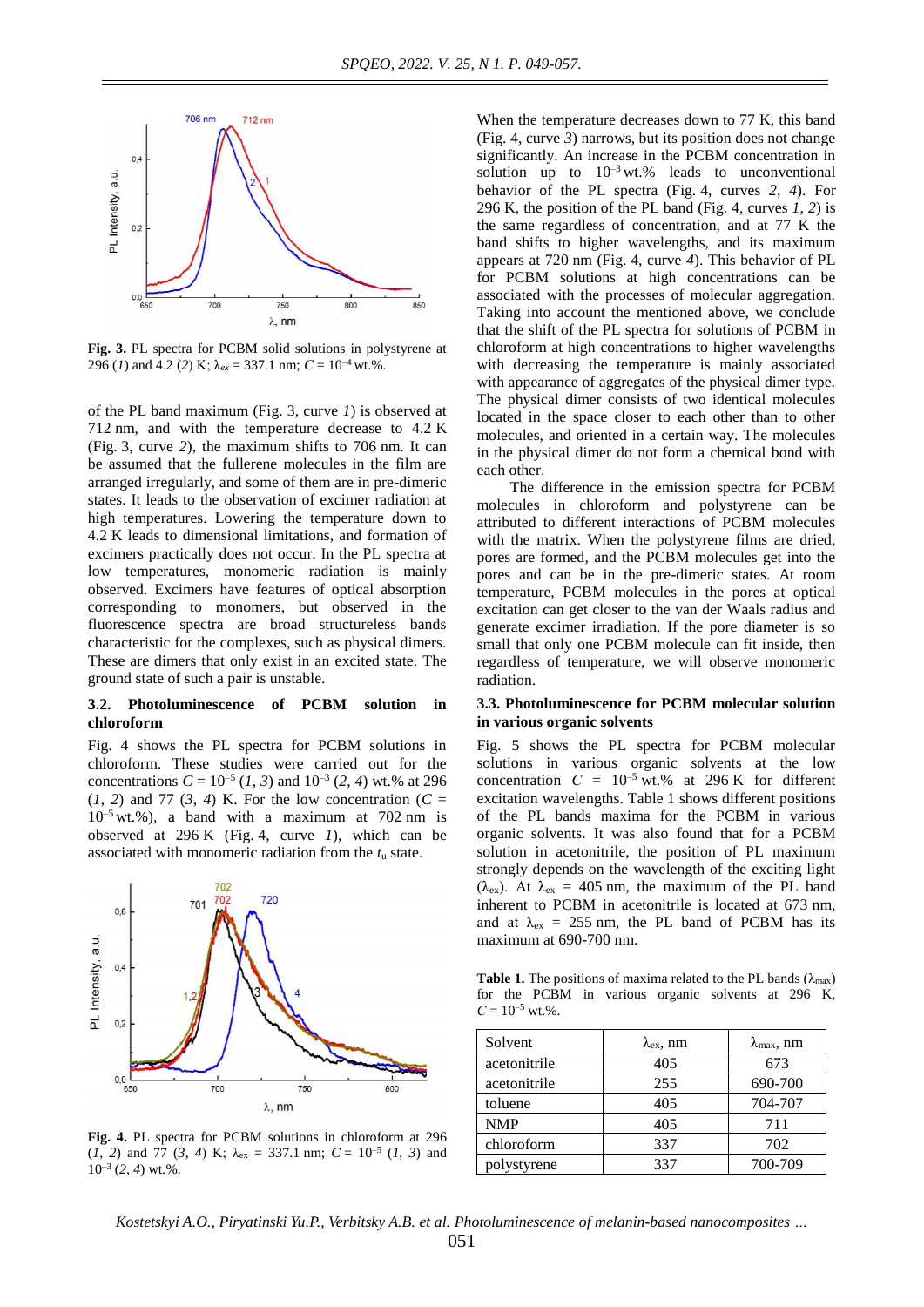

**Fig. 5.** PL spectra for solutions of PCBM  $(1-4, 6)$  and C<sub>60</sub> (5) in acetonitrile (*1*, *6*), chloroform (*2*), toluene (*3*, *5*), NMP (*4*) at 296 (*1–4*, *6*) and 4.2 (*5*) K at λex = 255 (*6*), 337.1 (*2*, *5*) and 405 nm  $(I, 3, 4)$ ;  $C = 10^{-5}$  wt.%.



**Fig. 6.** PL spectra of PCBM films at 296 (*1*), 77 (*2*), and 4.2 (*3*) K; λ*ex* = 337.1 nm.

Also Fig. 5 shows the PL spectrum of  $C_{60}$  in toluene for  $C = 10^{-5}$  wt.% at 4.2 K (curve 5). In this spectrum, PL bands appear featuring both molecular (668, 700 nm) and aggregated forms (737-nm band) of  $C_{60}$ . From a comparative analysis of the PL spectra inherent to PCBM and  $C_{60}$ , it can be concluded that the 673-nm band for PCBM has the same nature as the 668-nm band for  $C_{60}$ .

Although the PCBM itself has donor-acceptor properties, depending on the solvent, the molecule can be neutral or polar. For the polar form of PCBM, a charge from the non-fullerene donor fragment can be transferred to the fullerene part. The PL spectrum of the polar form of PCBM can be close to the ionic form of  $C_{60}$  and has emission in the region of band peaking at 700 nm [12]. The electronic structure of the neutral form of PCBM is close to that of  $C_{60}$ , so the PL band at 673 nm should correspond to this form.

## **3.4. Photoluminescence of PCBM molecules in a film from a toluene solution**

Fig. 6 shows the PL spectra of PCBM films obtained from a toluene solution. As the temperature was lowered from 296 down to 4.2 K, the PL spectra were shifted to longer wavelengths and bands narrowed (Fig. 6). The maxima of PL bands, depending on the temperature (296, 77, and 4.2 K), were at 723, 731, and 727 nm, respectively. For PCBM solutions in toluene, the maximum of PL band is located at 707 nm (Fig. 5, curve *3*). The observed long-wave shift of the maxima of PL bands in PCBM films can be associated with formation of various types of aggregates, structurally similar to physical dimers.

## **3.5. Photoluminescence of fullerene molecules in melanin**

The molecular structure of studied melanin is close to that of synthetic melanin, which is based on the 5,6 indolequinone monomer [13–16]. 5,6-indolequinone molecules are chemically bound with each other and form polymers or planar two-dimensional molecular oligomers  $[7, 8-10, 17-19]$  in the form of macromolecular disks, in which chromophores with different lengths  $\pi-\pi$  conjugation can be distinguished. Furthermore, one-dimensional stacked aggregates (nanoclusters) can be formed from the two-dimensional oligomers.

Fig. 7 shows the PL spectra of acetonitrile solutions of neat melanin (curve *1*) and melanin with PCBM (curves *2–4*) in equal proportions at 296 K (curves *1–3*) and 4.2 K (curve *4*). The PL spectra of the melanin solution at room temperature have a broad band with a maximum located near 470 nm. Due to the weak interaction between stacked melanin oligomers in the ground state, they form pre-dimeric structures. Furthermore, due to weak intermolecular interaction in the ground state, both molecular and excimer (470 nm band – Fig. 7, curve *1*) melanin emission can be observed in the PL spectra of solutions. Depending on the size of oligomers, the



**Fig. 7.** PL spectra of acetonitrile solutions of neat melanin (*1*) and mixtures of melanin with PCBM at the concentrations 5·10–5 wt.% (*2*, *4*) and 5·10–4 wt.% (*3*) at 296 K (*3*) and 4.2 K (*4*).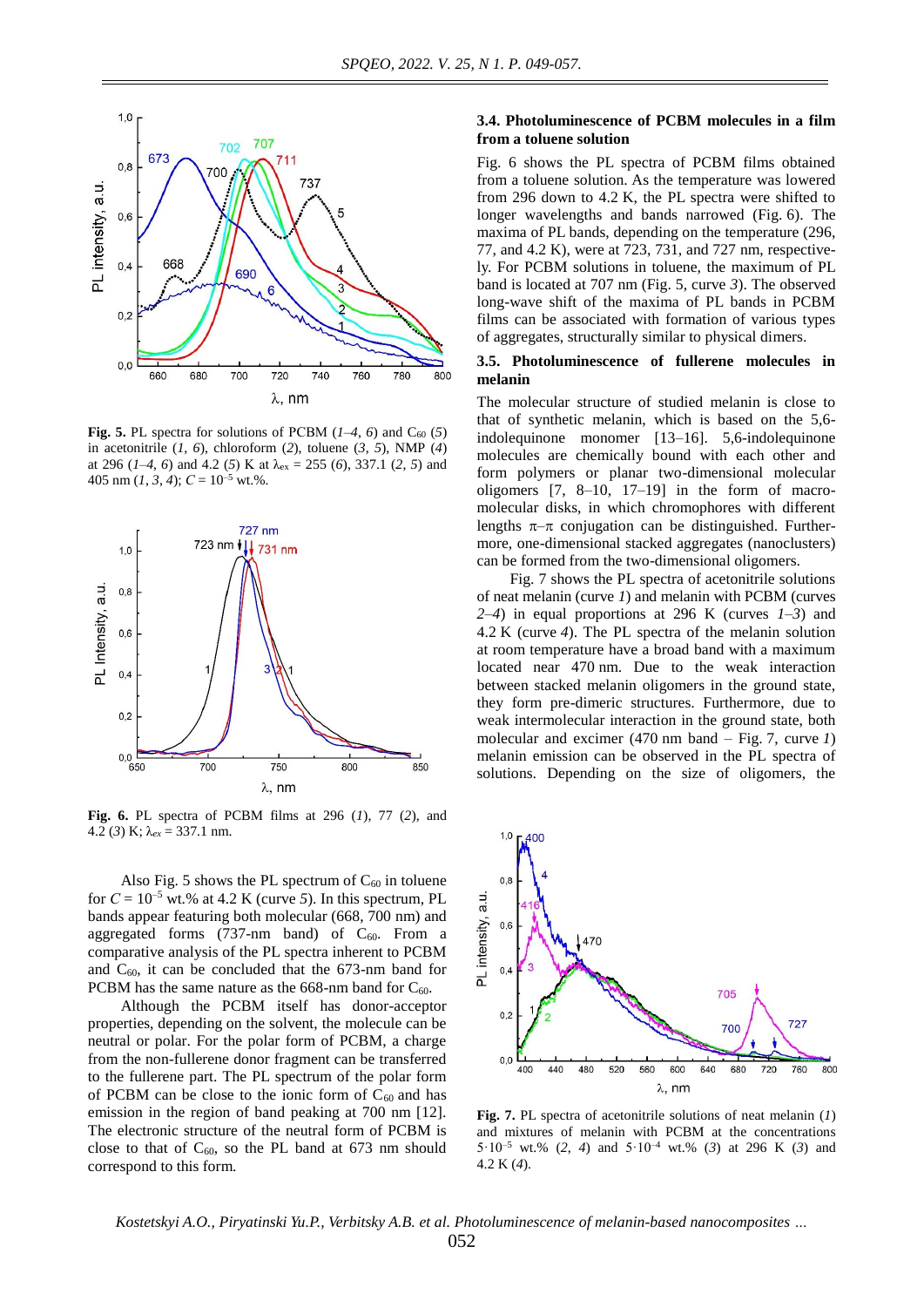

**Fig. 8.** PL spectra of melanin–РСВМ mixtures in acetonitrile with the concentration  $C = 5.10^{-5}$  wt% directly after preparation (*1*), and after 24 hours (*2*), precipitate melanin-РСВМ (*3*) in acetonitrile for the concentration  $C = 10^{-3}$  wt%; melanin– PCBM films formed from precipitate  $(4)$ ;  $T = 296$  K, λex = 385 (*1*), 337.1 (*2*, *4*), 405 (*3*) nm.

degree of  $\pi-\pi$  conjugation of monomers in oligomers, and the degree of overlapping of stacked melanin fragments in the excited state, the PL band maximum fluctuate between 460 and 480 nm. Monomer radiation has a shorter lifetime than excimer radiation and is shifted to shorter wavelengths with respect to the eximer peak and dominates in PL spectra at low temperatures. At these temperatures, due to structural obstacles, formation of excimer states between two melanin oligomers is difficult, and in the PL spectra of solutions, monomeric emission of individual chromophores in oligomers is mainly observed. Since melanin consists of indole derivatives, the low-temperature (4.2 K) PL spectra of melanin solutions with the emission band at 400 nm (Fig. 7, curve *4*) can be attributed to monomeric radiation.

When mixing solutions of PCBM and melanin in equal mass proportions, in the PL spectra of the asprepared solution (Fig. 7, curves *2–4*), along with monomeric radiation of melanin, PL of PCBM is observed, both in molecular (bands 700-706 nm) and aggregated forms (band 727 nm). It can be seen from Fig. 7 that at room temperature the molecular radiation of PCBM is observed. The emission band of PCBM molecules in acetonitrile has a maximum near 673 or 690 nm, depending on the excitation wavelength (Table 2). Due to the interaction of PCBM with melanin, these bands disappear, and in the PL spectra, a band at 705 is observed, which can be associated with emission of weak CT complexes of melanin–PCBM. Weak complex formation leads to quenching of the excimer luminescence of melanin, an increase in monomeric radiation and the emergence of a new 416-nm PL band (Fig. 7, curve *3*). For melanin-PCBM solutions cooled to 4.2 K, in the PL spectra, along with molecular radiation of PCBM (band at 700 nm), emission of molecular aggregates of PCBM (band at 725 nm) is observed.

In the mixture of melanin and PCBM in solution, strong interaction of suspended melanin nanoclusters with PCBM molecules occurs. As a result of this interaction, PCBM molecules aggregate on the surface of melanin nanoclusters, the latter become heavier and form precipitates. Fig. 8 shows the dynamics of the changes in the PL spectra, depending on the preparation time and state of aggregation. Curve *1* in Fig. 8 reflects the PL spectra of freshly prepared melanin–PCBM in acetonitrile. In the PL spectra, one can distinguish the emission band of melanin nanoclusters (494 nm) and PL emission for the PCBM (bands at 672 and 725 nm). For the neat solution of PCBM in acetonitrile, PL bands have a maximum at 673 or 690 nm depending on  $\lambda_{ex}$ .

Melanin nanoclusters promote aggregation of PCBM molecules on them and enhance PL due to the transfer of energy from melanin nanoclusters to PCBM. In addition, the differences in PL spectra of PCBM aggregates in organic solvents *versus* melanin can be associated with additional interactions between PCBM and melanin molecules. As can be seen from Fig. 8 (curve *1*), a new band at 431 nm appears in the PL spectrum of the melanin–PCBM mixture solution, which can be associated with formation of donor-acceptor (D–A) complexes between melanin and PCBM molecules. The measurements carried out in 24 hours after preparation of the melanin–PCBM mixture showed that the PL spectra (Fig. 8, curve *2*) changed significantly. A significant drop in the excimer radiation of melanin nanoclusters and an increase of PL in the region of 413 nm are observed. According to our previous studies, for solutions of melanin with the electron acceptor TNF, D–A emission of melanin–TNF complexes was observed in this spectral region [7]. Therefore, it can be also assumed that for melanin–PCBM solutions, the D–A emission of melanin–PCBM complexes is observed. In the long-wave region of the PL spectrum of melanin–PCBM solutions, a decrease in the intensity of 672-nm band, and an increase in the 725-nm band are observed, which indicates a further increase in aggregation of PCBM molecules.

An increase in the concentration of PCBM up to  $C = 10^{-3}$  wt.% in these mixtures leads to precipitation of molecular complexes of melanin–PCBM, formed as a result of aggregation of PCBM molecules on the surface of melanin nanoclusters and an increase in their mass. Fig. 8 (curve *3*) shows the PL spectra of solutions (precipitate) of melanin–PCBM in acetonitrile with an increase in PCBM concentration up to  $10^{-3}$  wt.%. In the PL spectrum of the melanin–PCBM precipitate in acetonitrile, there is a significant increase in the intensity of the band (737 nm) associated with the emission of PCBM nanoaggregates on the surface of melanin nanoclusters. With formation of the crystalline PCBM nanoaggregates on the surface of melanin nanoclusters, a significant growth of the PL band peaking at 737 nm and quenching of the melanin PL in the short-wave region are observed. The results can be explained by the presence of photoinduced transfer of the melanin exciton energy to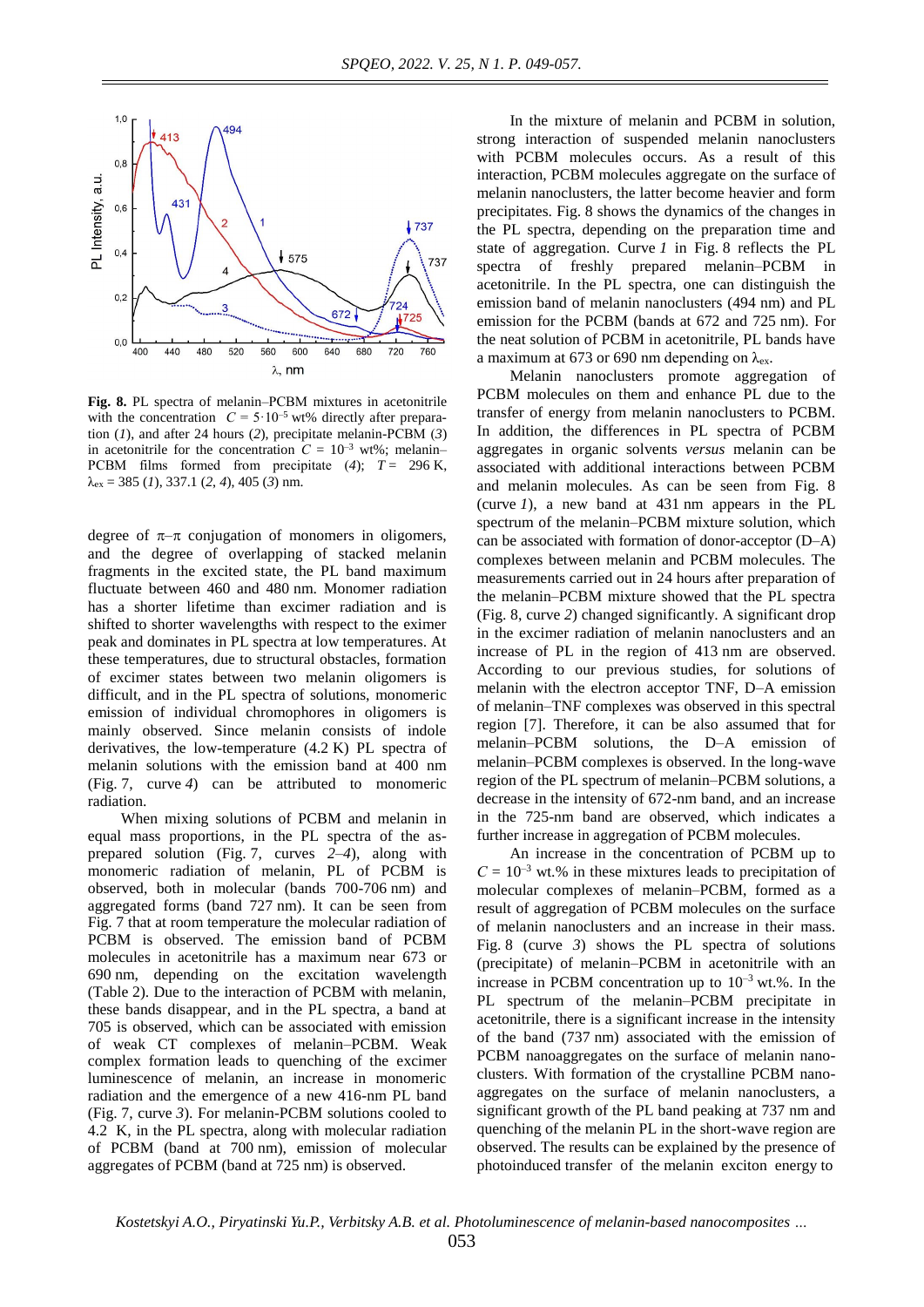

**Fig. 9.** PL kinetics of acetonitrile solutions of the melanin– PCBM precipitate (*2–4*) and neat melanin (*5*) at 296 K for various radiation wavelengths – 500 (*4*, *5*), 720 (*2*) and 750 nm (3). The Instrument Response Function (*1*);  $\lambda_{\text{ex}} = 405$  nm.

the adsorbed PCBM molecules. The process of fullerene sensitization by charge transfer between it and its environment was observed earlier [20]. The high efficiency of electron trapping by a fullerene molecule is also defined by the fact that fullerene is an effective oxidant (acceptor).

Our results show that this process is efficient near the surface of melanin nanoclusters and PCBM. Fig. 8 (curve *4*) shows also the PL spectra of the film obtained from the melanin-PCBM precipitate in acetonitrile when heating up to 200 °C. In addition to the 737-nm band, a broad structureless band with a maximum at 575 nm is observed in the PL spectra of the melanin–PCBM film.

Fig. 9 shows the PL kinetics of solutions (precipitate) of the composite for melanin–PCBM (*2–4*) and melanin (*5*) in acetonitrile at 296 K for different radiation wavelengths. For the melanin–PCBM composite (precipitate), the PL kinetics was measured in the emission regions of melanin (500 nm) and PCBM (720 and 750 nm). In addition, the PL kinetics of melanin in acetonitrile (500 nm) was measured. The PL kinetic curves are well described by a one- or three-exponential function:

$$
I_{PL}(t) = A_1 e_1^{-t/\tau} + A_2 e_2^{-t/\tau} + A_3 e_3^{-t/\tau}
$$



**Fig. 10.** PL spectra of the melanin–PCBM film (*1*) and the precipitate in melanin–PCBM in acetonitrile solution (*2*) at 4.2 K,  $\lambda_{ex} = 337.1$  nm.

with PL lifetimes within the picosecond and nanosecond ranges. Table 2 shows the calculated PL lifetimes for solutions of melanin–PCBM (precipitate) and melanin in acetonitrile. The kinetics of PL decay in the region of melanin contains fast and slow radiation components. It has been assumed [10, 13] that the fast PL component is associated with the monomeric radiation of melanin nanoclusters, and the slow one is associated with the excimer radiation of these nanoclusters. Aggregation of PCBM molecules on the surface of melanin nanoaggregates leads to quenching of the excimer PL of melanin and a decrease in the lifetime of the excimer radiation. For neat melanin, the slow component of radiation ( $\lambda_{PL}$  = 500 nm) is 4517 ps, and after interaction with PCBM, this component of time decreases down to 4013 ps (Table 2).

The PL lifetimes of neat PCBM molecules  $(C = 5.10^{-5}$  wt.%,  $\lambda_{ex} = 405$  nm) in various organic solvents have been evaluated. The lifetime values are 1170 ps  $(\lambda_{PL} = 670 \text{ nm})$  in acetonitrile, 1607 ps ( $\lambda_{PL}$  = 700 nm) in toluene and 149 ps ( $\lambda_{PL}$  = 700 nm) in solid matrix of polystyrene.

Fig. 10 shows the low-temperature (4.2 K) PL spectra of the melanin–PCBM precipitate in acetonitrile (curve *2*) and the melanin–PCBM film (*1*) obtained from

**Table 2.** PL lifetimes of melanin–PCBM solutions (precipitates) and melanin in acetonitrile at 296 K for different PL radiation wavelengths.  $\lambda_{ex} = 405$  nm.

|             | $\lambda_{\text{PL}}$ , nm | $\tau_1$ , ps | $\%$ | $\tau_2$ , ps | $\%$ | $\tau_3$ , ps | %  | $\chi^2$ |
|-------------|----------------------------|---------------|------|---------------|------|---------------|----|----------|
| melanin-    | 500                        | 145           | 4    | 1066          | 18   | 4013          | 78 | 1.100    |
| <b>PCBM</b> | 720                        | 1550          |      |               |      |               |    | 1.020    |
|             | 750                        | 1489          |      |               |      |               |    | 1.022    |
| melanin     | 500                        | 124           | 8    | 1057          | 25   | 4517          | 67 | 1.065    |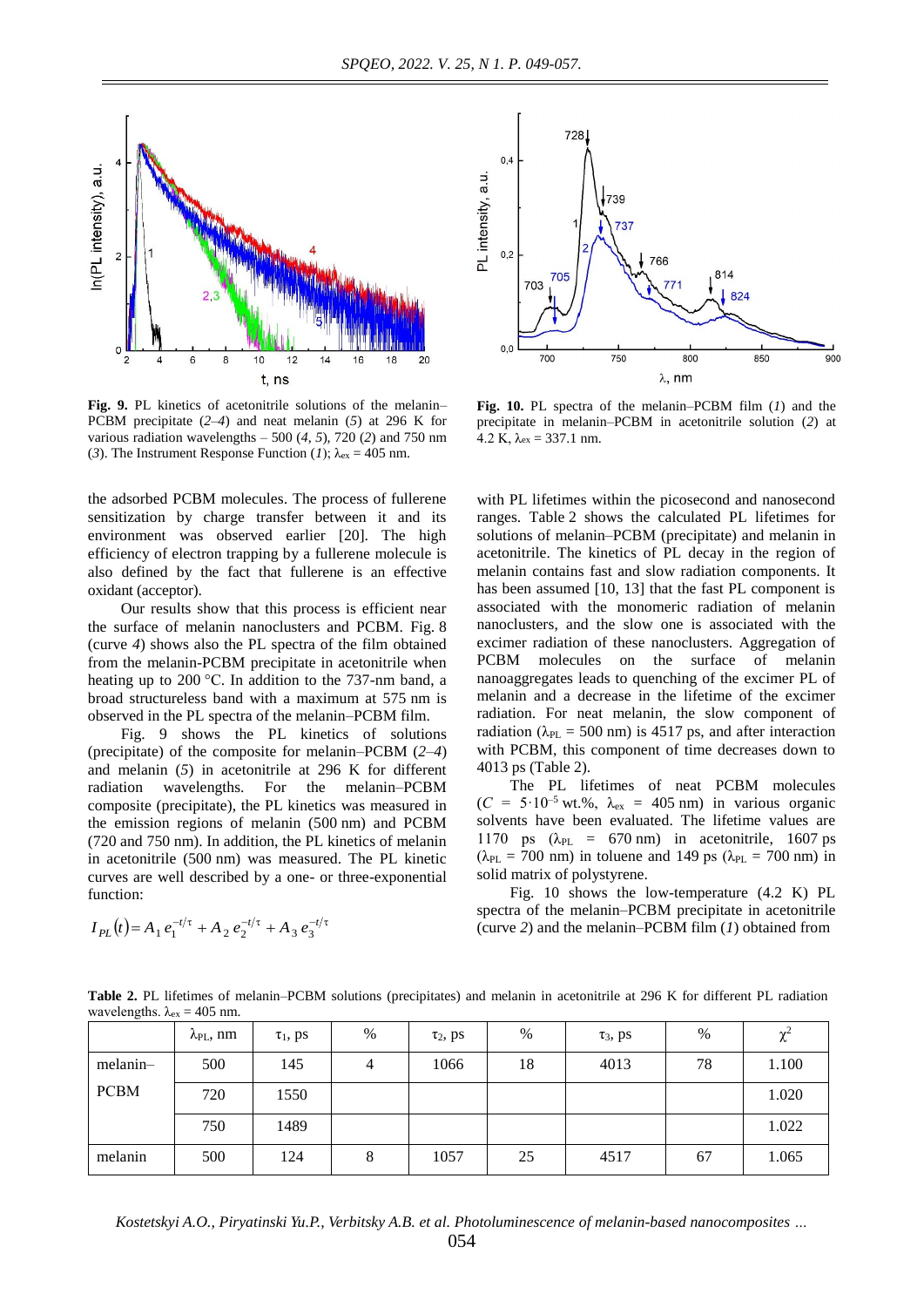this precipitate. The measured low-temperature spectra are structured and, in many respects, similar to the PL spectra of  $C_{60}$  nanoclusters. The PL spectra have an intense emission from crystalline clusters of the PCBM as well. It is much more intense than the radiation from neat PCBM films. The band maximum of this radiation at 296 K is located near 737 nm (Fig. 8). It can be assumed that the intense PL of fullerene moiety at room temperature is largely caused by the efficient transfer of energy from melanin to PCBM molecules. With a decrease in temperature down to 4.2 K, the position of PL maximum inherent to fullerene moiety can change and shift to the short-wave side depending on the delay time during measurements. These changes are more clearly pronounced in the low-temperature PL spectra of the melanin–PCBM systems (Fig. 7). The observed structuring of the PL peaks of fullerene nanoclusters at low temperatures and their shift to shorter wavelengths can be associated with the spectral manifestation of the size quantization effect. As shown in [12], formation of nanocrystallites that are monodisperse in size can lead to a quantum-size effect in optical spectra. To understand the behavior of melanin PCBM aggregation as well as potential aggregation of PCBM itself, the lowtemperature PL spectra of  $C_{60}$  at various concentrations have been studied.

#### **3.6. Low-temperature PL spectra of C<sup>60</sup>**

Fig. 11 shows the low-temperature  $(T = 4.2 \text{ K})$  PL spectra of solutions of  $C_{60}$  in toluene for the different fullerene concentrations  $5.10^{-5}$  wt.% (curve *1*) and 10–3 wt.% (curve *2*). The PL spectra are a superposition of the emission of molecular (bands at 668 and 700 nm) and aggregated (737, 748 and 820 nm) forms of  $C_{60}$ . With an increase in the concentration of  $C_{60}$  in solution, the PL intensity of the molecular luminescence decreases, while the emission of nanoaggregated forms of C<sup>60</sup> increases. With an increase in the concentration of  $C_{60}$ , the PL spectrum also shifts to higher wavelengths.



Fig. 11. Low-temperature PL spectra of C<sub>60</sub> in toluene for the various concentrations:  $5.10^{-5}$  wt.% (*1*) and  $10^{-3}$  wt.% (*2*),  $\lambda_{\rm ex}$  = 337.1 nm, *T* = 4.2 K.

It indicates that with an increase in the concentration of  $C_{60}$  molecules in toluene, the nanoaggregates in a suspended state grow in their sizes.

In the emission spectrum (Fig. 11, curve *2*) of fullerene nanoaggregates, an intense band at 748 nm and its less intense vibronic iteration at 820 nm can be distinguished. The PL spectra of fullerene film deposited on the silica substrate after evaporation of toluene had a similar shape to low-temperature PL spectra of  $C_{60}$  in toluene at 10 –3 wt.% (Fig. 11, curve *2*). The PL lifetime of the studied fullerene film at 4.2 K is 1.7 ns featuring the lifetime of nanoaggregarted form of  $C_{60}$ . Currently, there are several explanations on PL origin for fullerene in the condensed state. It is assumed that PL is related with defects (grain boundary surfaces), leading to local symmetry distortion of the fullerene molecule and an increase in the probability of the radiative  $t_{1u} - h_u$ transition, which is forbidden by parity in the dipole approximation [21]. According to [22], PL arises due to localization of electronic excitations (exciton-polaron complexes) on the quasi-two-dimensional spherical fullerene surface. Alternatively, one can give preference to the mechanism of radiative recombination through self-trapped Frenkel excitons on the  $C_{60}$  cluster. The possibility of localization can be provided by the presence of relatively weak  $\pi$ -bonds included in the composition of double bonds between carbon atoms. On the short-wave side of the 743-nm band, the bands at 704 and 684 nm can be distinguished. Emission in this region is due to local structural imperfections in the environment of  $C_{60}$  molecules, and as a result of the distortion of molecular orbitals affecting the electronic states of  $C_{60}$  molecules (X-trap states) [22]. Additionally, our data indicate that excitons with charge transfer localized on neighboring molecules can also be excited at the sites of defects in  $C_{60}$  nanocrystals [23].

#### **4. Conclusions**

The PL spectra of PCBM dissolved in chloroform, toluene, and polystyrene at the temperatures 4.2, 77 and 296 K have been studied. Depending on the solvent and the wavelength of the exciting light, PL bands are observed with the maxima at 670 and 705 nm. Although these transitions are forbidden in the  $C_{60}$  molecule, for PCBM, due to symmetry breaking, they become partially allowed. The observed PL band at 670 nm can be associated with the neutral form of the PCBM, and the 705-nm band is attributed to the ionic form of molecule.

As a result of our studies, the possibility to change PL properties of melanin nanoclusters due to the physical and chemical adsorption of PCBM molecules on their surface has been shown. The effect of PL intensity amplification in PCBM due to their interaction with melanin has been found. The effect is caused by the photoinduced transfer of excitation energy from melanin to PCBM molecules adsorbed on the surface of melanin nanoclusters, is followed by radiative recombination in PCBM. The possibility of sensitizing PL of PCBM molecules by melanin has been shown.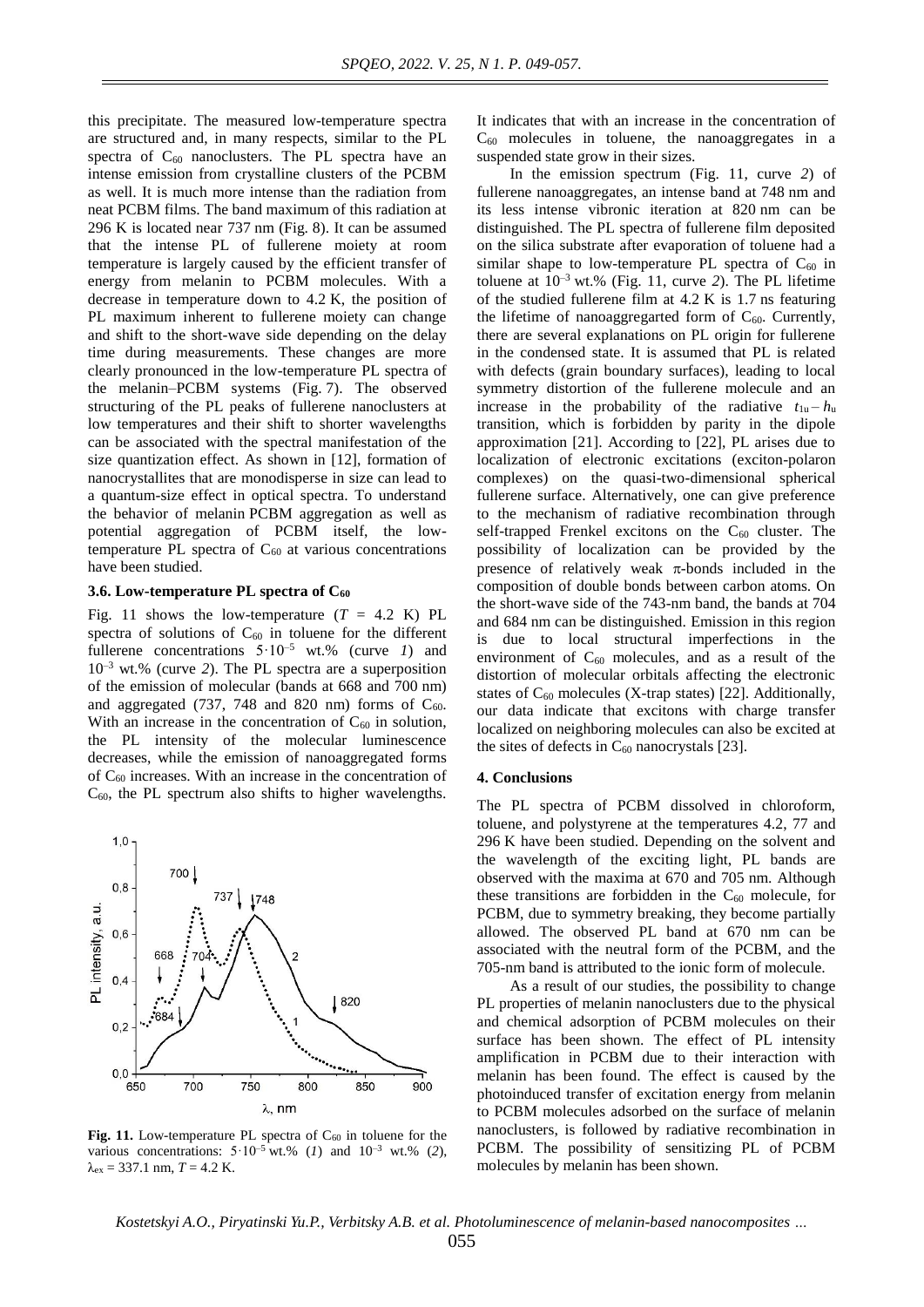The experimental data on the PL spectra for solutions of the natural melanin with an electron acceptor PCBM in acetonitrile indicate formation of weak CTcomplexes between melanin and PCBM molecules. In particular, the nature of the 705-nm band in solutions of melanin with PCBM can be associated with formation of CT complexes between melanin and PCBM molecules. Furthermore, the emergence of intense PL 400-430 nm bands in two-component systems of melanin with PCBM and the quenching of the excimer melanin band at 460- 480 nm can be associated with formation of weak CTcomplexes between monomeric constituents of the melanin oligomer and PCBM.

## **References**

- 1. Hora J., Panek P., Navratil K., Handlivova B. *et al.*  Optical response of C60 films and solutions. *Phys. Rev. B.* 1996. **54**, No 7. P. 5106–5113. [https://doi.org/10.1103/PhysRevB.54.5106.](https://doi.org/10.1103/PhysRevB.54.5106)
- 2. Kazaoui S., Minami N., Tanabe Y., Byrne H.J., Eilmes A., Petelenz P., Guminski K. Comprehensive analysis of intermolecular chargetransfer excited states in C60 and C70 films. *Phys. Rev. B.* 1998. **58**. P. 7689. https://doi.org/10.1103/PhysRevB.58.7689.
- 3. Boiko O., Verbitsky A. [Photovoltaic properties of](https://scholar.google.com.ua/citations?view_op=view_citation&hl=ru&user=m1DOu5AAAAAJ&alert_preview_top_rm=2&citation_for_view=m1DOu5AAAAAJ:qjMakFHDy7sC)  C<sub>60</sub>[/liquid crystal composites and heterostructures.](https://scholar.google.com.ua/citations?view_op=view_citation&hl=ru&user=m1DOu5AAAAAJ&alert_preview_top_rm=2&citation_for_view=m1DOu5AAAAAJ:qjMakFHDy7sC) *Mol. Cryst. Liq. Cryst.* 2002. **384**. P. 85–91. [https://doi.org/10.1080/713738779.](https://doi.org/10.1080/713738779)
- 4. Guss W., Feldmann J., Göbel E.O. *et al.* Fluorescence from *X* traps in C60 single crystals. *Phys. Rev. Lett*. 1994. **72**. P. 2644. https://doi.org/10.1103/PhysRevLett.72.2644.
- 5. Kazaoui S., Ross R., Minami N. [Intermolecular](https://journals.aps.org/prb/abstract/10.1103/PhysRevB.52.R11665)  [charge-transfer excitation in C60](https://journals.aps.org/prb/abstract/10.1103/PhysRevB.52.R11665) films: Evidence [from luminescence and photoconductivity.](https://journals.aps.org/prb/abstract/10.1103/PhysRevB.52.R11665) *Phys. Rev. B*. 1995. **52**. P. 11665–11668(R). https://doi.org[/10.1103/physrevb.52.r11665.](https://doi.org/10.1103/physrevb.52.r11665)
- 6. [Kveder](https://link.springer.com/article/10.1134/1.558443#auth-V__V_-Kveder) V.V., [Negrii](https://link.springer.com/article/10.1134/1.558443#auth-V__D_-Negrii) V.D., [Shteinman](https://link.springer.com/article/10.1134/1.558443#auth-___A_-Shteinman) É.A. *et al.*  [Long-lived excited states and photoluminescence](https://link.springer.com/article/10.1134/1.558443) excitation spectra in single crystals of fullerene  $C_{60}$ . *J. Exper. Theor. Phys*. 1998. **86**. P. 405–411. [https://doi.org/10.1134/1.558443.](https://doi.org/10.1134/1.558443)
- 7. Kostetskyi A.O., Piryatinski Yu.P., Verbitsky A.B., Lutsyk P.M., Rozhin A.G. Dynamics of electron transfer in melanin-trinitrofluorenone system. *Mol. Cryst. Liq. Cryst.* 2021. **718**, No 1. P. 50–61. <https://doi.org/> 10.1080/15421406.2020.1861522.
- 8. Davidenko S.A., Kurik M.V., Piryatinskii Yu.P., Verbitsky A.B. [Studies of melanin pigments of](https://scholar.google.com.ua/citations?view_op=view_citation&hl=ru&user=m1DOu5AAAAAJ&alert_preview_top_rm=2&citation_for_view=m1DOu5AAAAAJ:UeHWp8X0CEIC)  [different origin.](https://scholar.google.com.ua/citations?view_op=view_citation&hl=ru&user=m1DOu5AAAAAJ&alert_preview_top_rm=2&citation_for_view=m1DOu5AAAAAJ:UeHWp8X0CEIC) *Mol. Cryst. Liq. Cryst*. 2005. **426**. P. 37–45. <https://doi.org/>

[10.1080/15421400590890705.](http://dx.doi.org/10.1080/15421400590890705)

- 9. Kostetskyi A.O., Piryatinskyi Yu.P., Verbitsky A.B., Lutsyk P.M., Rozhin A.G. Effect of the charge state on the photoluminescence spectra of melanin. *Mol. Cryst. Liq. Cryst.* 2018. **671**, No 1. P. 41–54. <https://doi.org/> 10.1080/15421406.2018.1542084.
- 10. Kostetskyi A.O., Piryatinskyi Yu.P., Verbitsky A.B., Lutsyk P.M., Rozhin A.G. [Time-resolved](https://scholar.google.com.ua/citations?view_op=view_citation&hl=ru&user=m1DOu5AAAAAJ&cstart=20&pagesize=80&citation_for_view=m1DOu5AAAAAJ:g5m5HwL7SMYC)  [photoluminescence study of excited states in](https://scholar.google.com.ua/citations?view_op=view_citation&hl=ru&user=m1DOu5AAAAAJ&cstart=20&pagesize=80&citation_for_view=m1DOu5AAAAAJ:g5m5HwL7SMYC)

[nanostructured melanin.](https://scholar.google.com.ua/citations?view_op=view_citation&hl=ru&user=m1DOu5AAAAAJ&cstart=20&pagesize=80&citation_for_view=m1DOu5AAAAAJ:g5m5HwL7SMYC) *Mol. Cryst. Liq. Cryst.* 2020. **697**, No 1. P. 31–48.

[https://doi.org/10.1080/15421406.2020.1731076.](https://doi.org/)

- 11. Piryatinskyi Yu.P. and Yaroshchuk O.V. Photoluminescence of pentyl-cyanobiphenyl in liquid-crystal and solid-crystal states. *Opt. Spectrosc.* 2000. **89**. P. 860–866. https://doi.or[g/10.1134/1.1335034.](http://dx.doi.org/10.1134/1.1335034)
- 12. Bazhenov, A. V.; Gorbunov, A. V.; Maksimuk, M. Y.; Fursova, T. N. Photoinduced Light Absorption by C60 Films in the 0.08–4.0-EV Spectral Range. J. Exp. Theor. Phys. 1997. **85**, No 1. P. 135–140. https://doi.org/10.1134/1.558296.
- 13. Rosei M., Moska L., Galuzzi F. [Photoelectronic](https://www.sciencedirect.com/science/article/pii/037967799503483Z)  [properties of synthetic melanins.](https://www.sciencedirect.com/science/article/pii/037967799503483Z) *Synthetic Metals*. 1996. 76. P. 331–335. [https://doi.org/10.1016/0379-](https://doi.org/10.1016/0379-6779(95)03483-Z) [6779\(95\)03483-Z.](https://doi.org/10.1016/0379-6779(95)03483-Z)
- 14. Mostert A.B*.* Melanin, the What, the Why and the How: An introductory review for materials scientists interested in flexible and versatile polymers. *Polymers*. 2021. **13**, No 10. P. 1670. [https://doi.org/10.3390/polym13101670.](https://doi.org/10.3390/polym13101670)
- 15. Sugumaran M., Evans J., Ito S., & Wakamatsu K. Nonenzymatic spontaneous oxidative transformation of 5,6-dihydroxyindole. *Int. J. Mol. Sci.* 2020. **21**, No 19. P. 7321. https://doi.org/10.3390/ijms21197321.
- 16. Ito S., Sugumaran M., & Wakamatsu K*.* Chemical reactivities of *ortho*-quinones produced in living organisms: Fate of quinonoid products formed by tyrosinase and phenoloxidase action on phenols and catechols. *Int. J. Mol. Sci.* 2020. **21**, No 17. P. 6080. [https://doi.org/10.3390/ijms21176080.](https://doi.org/10.3390/ijms21176080)
- 17. Mostert A.B. On the free radical redox chemistry of 5,6-dihydroxyindole. *Chemical Physics*. 2021. **546**. P. 111158.

[https://doi.org/10.1016/j.chemphys.2021.111158.](https://doi.org/)

- 18. Chen C.-T., Martin-Martinez F.J., Jung G.S., & Buehler M.J. Polydopamine and eumelanin molecular structures investigated with *ab initio* calculations. *Chem. Sci*. 2017. **8**, No 2. P. 1631– 1641. [https://doi.org/10.1039/C6SC04692D.](https://doi.org/10.1039/C6SC04692D)
- 19. Büngeler A., Hämisch B., & Strube O. The supramolecular buildup of eumelanin: Structures, mechanisms, controllability. *Int. J. Mol. Sci.* 2017. **18**, No 9. P. 1901. [https://doi.org/10.3390/ijms18091901.](https://doi.org/10.3390/ijms18091901)
- 20. Feng Yan, Xi-mao Bao, Xiao-wei Wu, Hui-Ian Chen. Photoluminescence spectra of C60 molecules embedded in porous Si. *Appl. Phys. Lett.* 1995. **67**, No 23. P. 3471–3473. [https://doi.org/10.1063/1.115250.](https://doi.org/10.1063/1.115250)
- 21. Tienan Zhao, Jinging Liu, Yuliang Li, Daoben Zhu. C60 photoluminescence spectra related to gas adsorption. *Appl. Phys. Lett*. 1992. **61**, No 9. P. 1028–1030. [https://doi.org/10.1063/1.107705.](https://doi.org/10.1063/1.107705)
- 22. Capozzi V., Celentano G., Perna G., Lorusso G.F., Minafra A. Photoluminescence properties of C60 films deposited on silicon substrate. *J. Luminesc*. 2000. **86**, No 2. P. 129–135. https:// doi.org[/10.1016/S0022-2313\(99\)00202-1.](http://dx.doi.org/10.1016/S0022-2313(99)00202-1)